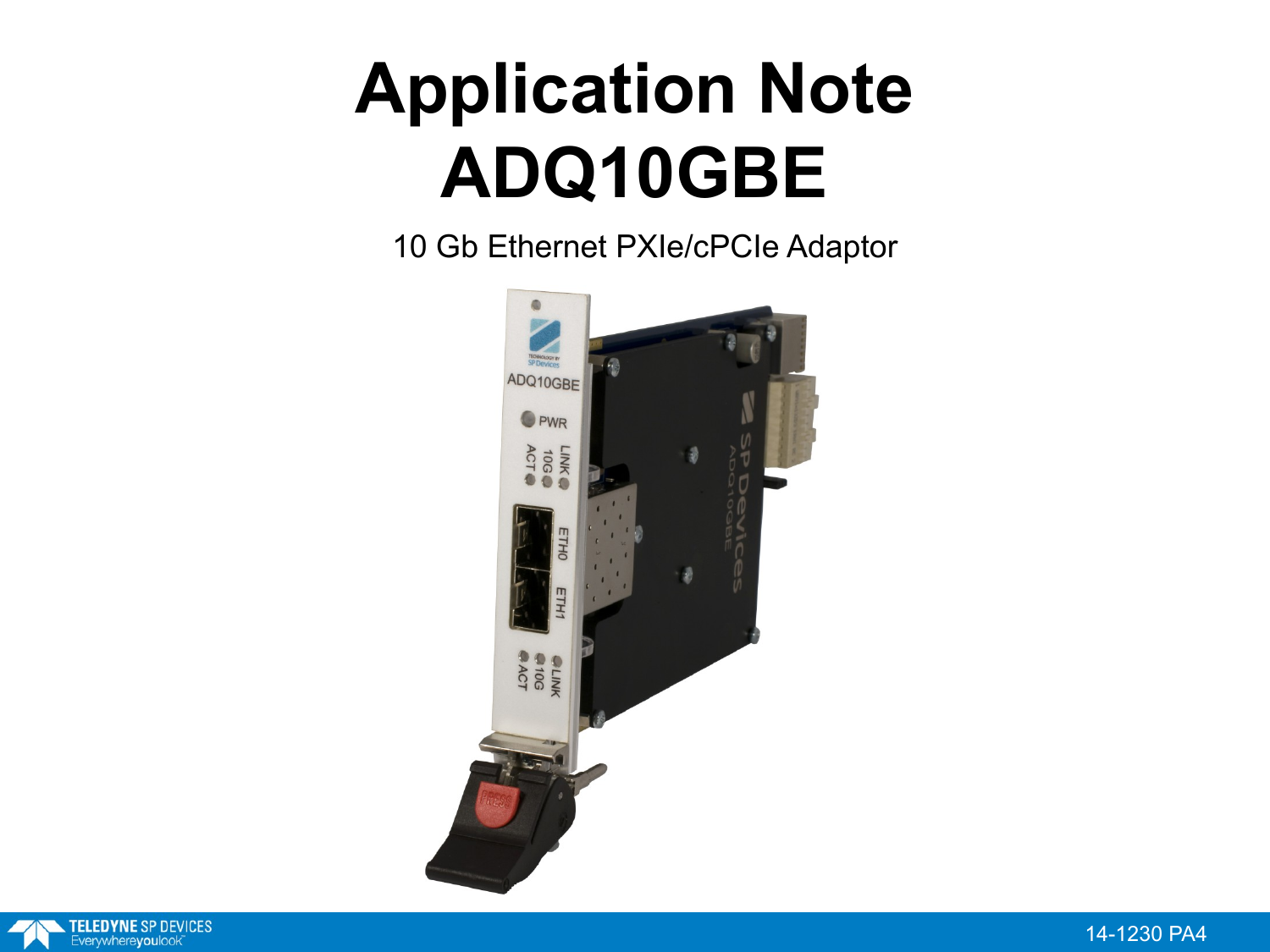# Copper Cable types



What is compatible with ADQ10GBE?

SFP+ direct attached cable up to 15 Meters aka 10GSFP+Cu, 10GBASE-CR, 10GBASE-CX1 Compatible with ADQ10GBE



RJ45 Copper cable aka 10GBASE-T Not compatible with ADQ10GBE

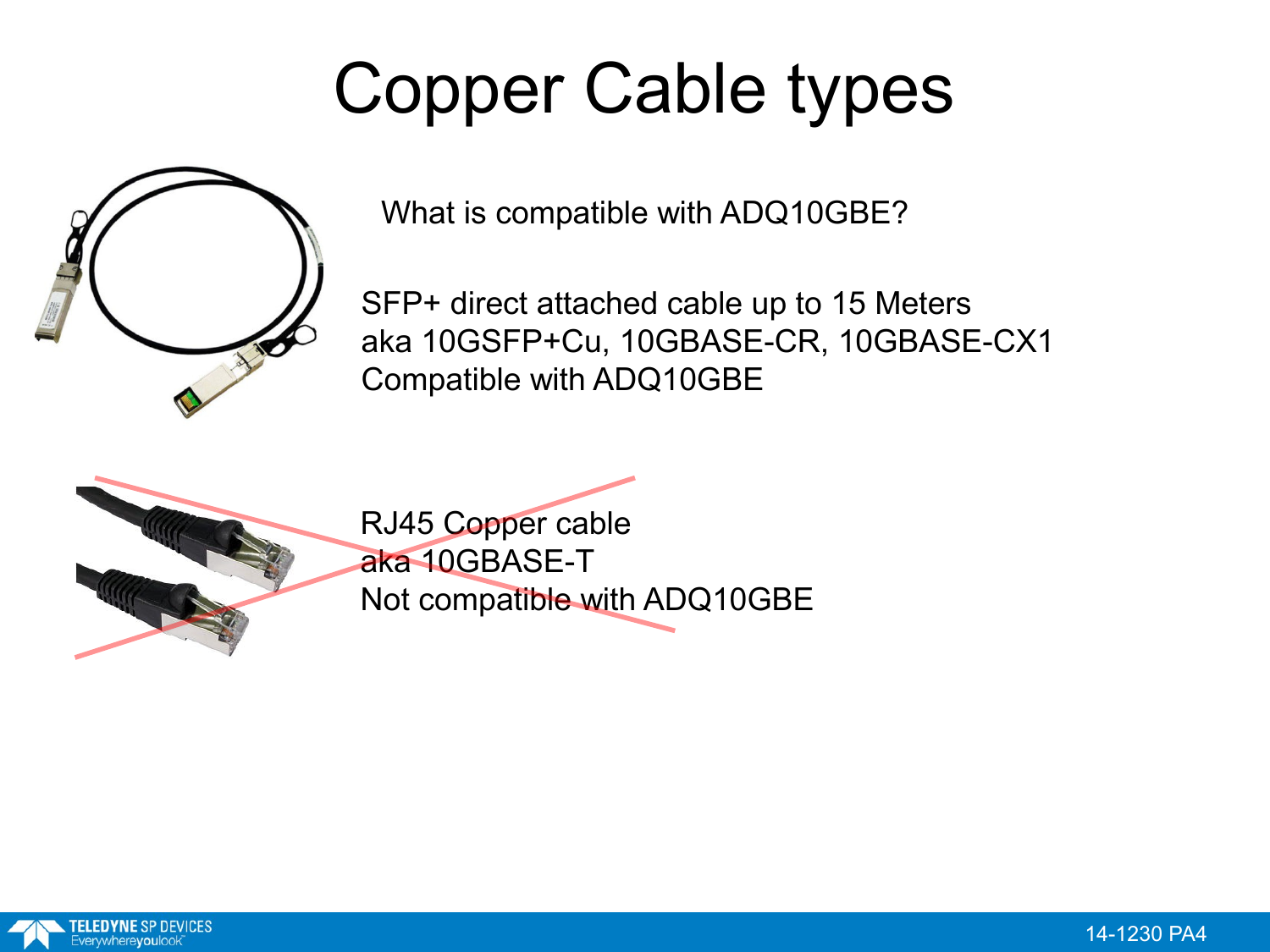# Optical Cable types



What is compatible with ADQ10GBE?

Optical short range up to 300 Meters aka 10GBASE-SR Multi-mode fiber and uses 850 nm lasers Connector type: LC Compatible with ADQ10GBE

Optical long range up to 10 Km aka 10GBASE-LR Single-mode fiber and uses 1310 nm lasers Not compatible with ADQ10GBE

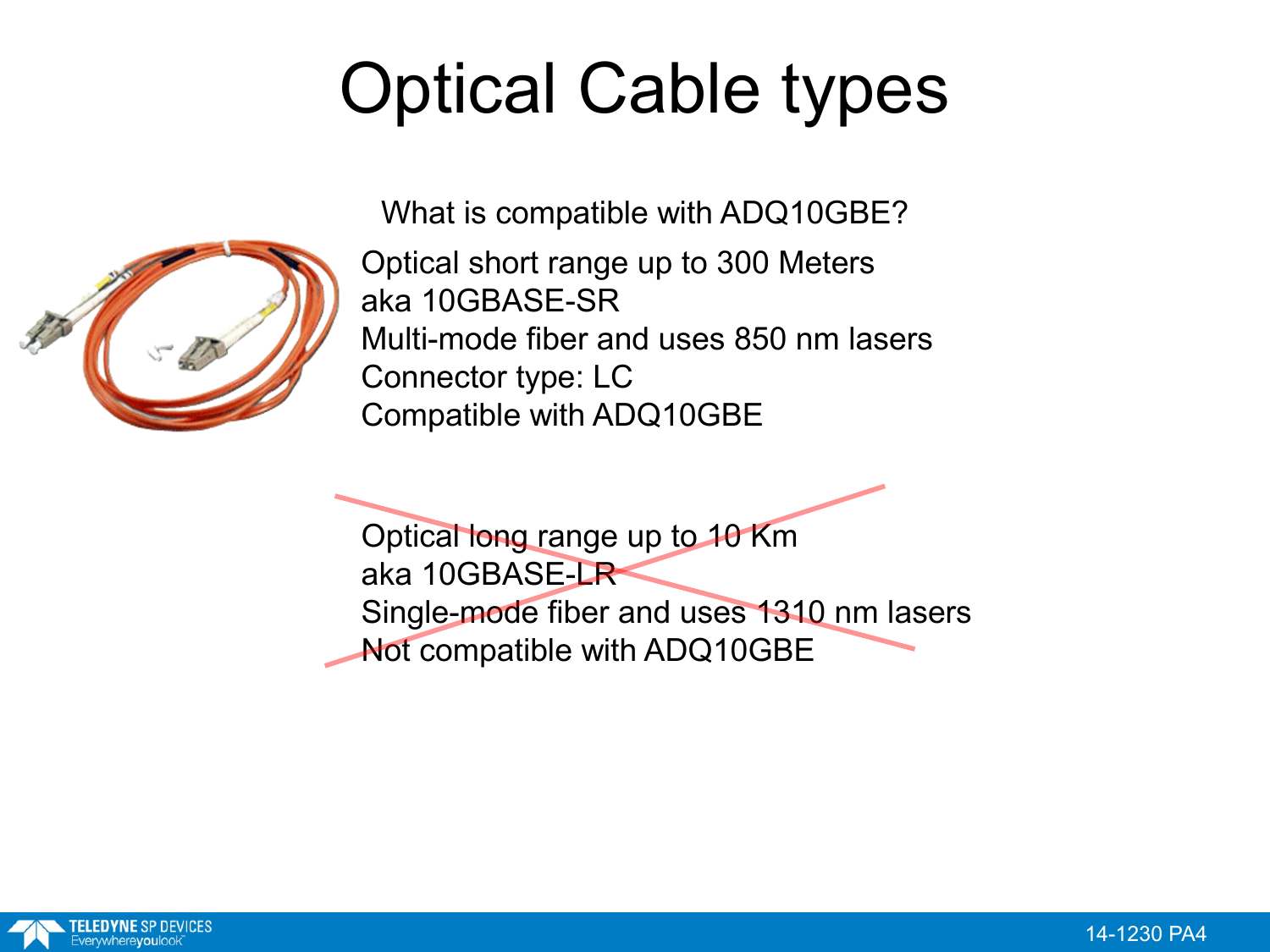#### SFP+ Module

What is compatible with ADQ10GBE?

When using optical cables with ADQ10GBE an SPF+ module is required. Make sure that it supports 10GBASE-SR and has LC type connectors.

Recommended modules for ADQ10GBE

- Avago AFBR-709SMZ
- Intel SFP+ E10GSFPSR

Non SP Devices PCIe cards used together with ADQ10GBE may also require a module or accept optical connection directly. Please check compatibility with the vendor of you card.

College of Column Report



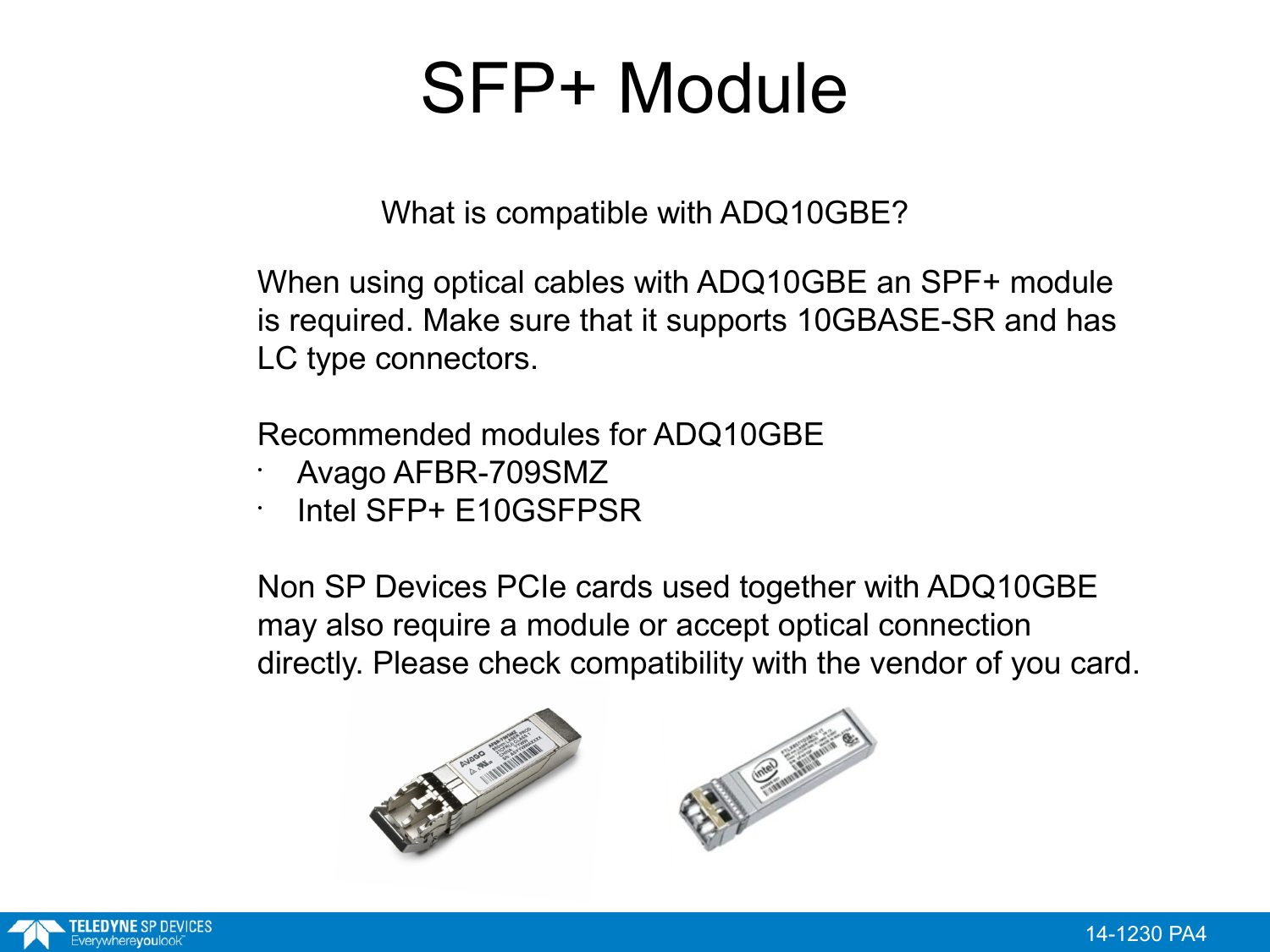#### Cable Considerations

Main Pros and Cons

SFP+ direct attached:

- Low cost
- $\cdot$  Short range (up to 15 m).

Optical short range fiber:

- Higher cost than SFP+ direct attached
- $\cdot$  Better range than SFP+ direct attached (up to 300 m)
- Not Affected by EMI or RFI.

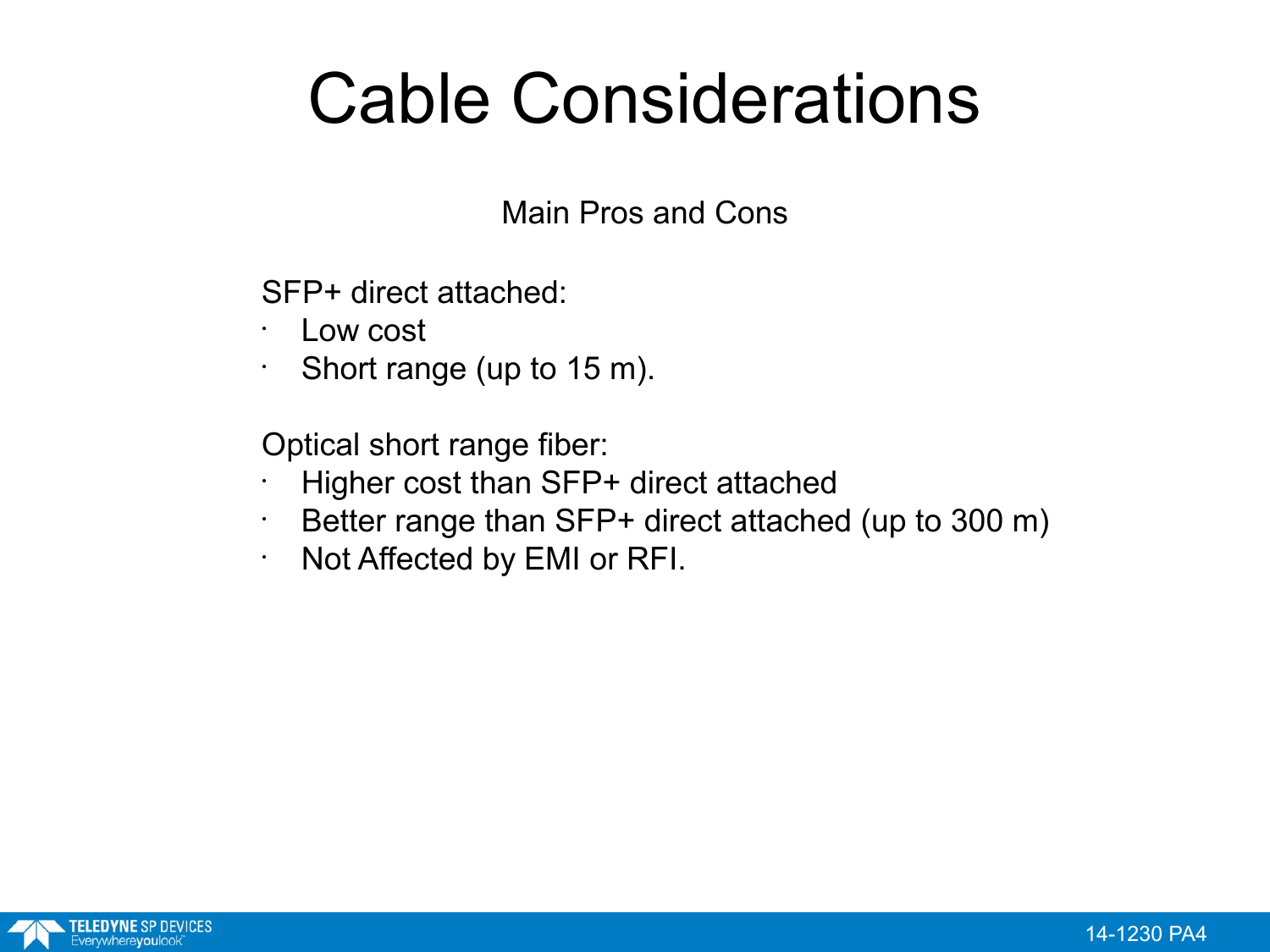### ADQ10GBE

ADQ10GBE Compatible PCIe Cards

| Intel Product id Cable Type<br><b>Board</b> |            |                                         |
|---------------------------------------------|------------|-----------------------------------------|
| OK Intel X520-DA1                           | X520DA1OCP | SFP+ direct attach copper (Single port) |
| OK Intel X520-DA2* E10G42BTDA               |            | SFP+ direct attach copper (Dual ports)  |
| OK Intel X520-SR1 E10G41BFSR                |            | Fiber optic short range (Single port)   |
| OK Intel X520-SR2 E10G42BFSR                |            | Fiber optic short range (Dual ports)    |
| NOT OK Intel X520-T2 E10G42BT               |            | RJ-45 copper                            |
| NOT OK Intel X520-LR1                       | E10G41BFLR | Fiber optic long range                  |
| NOT OK Intel X520-DA2*                      | X520DA2OCP | RJ-45 copper                            |
| NOT OK Intel X540-T1                        | X540-T1    | RJ-45 Copper                            |
| NOT OK Intel X540-T2                        | X540-T2    | RJ-45 Copper                            |

Attention: \* Note that there are two versions of the Intel X520-DA2!